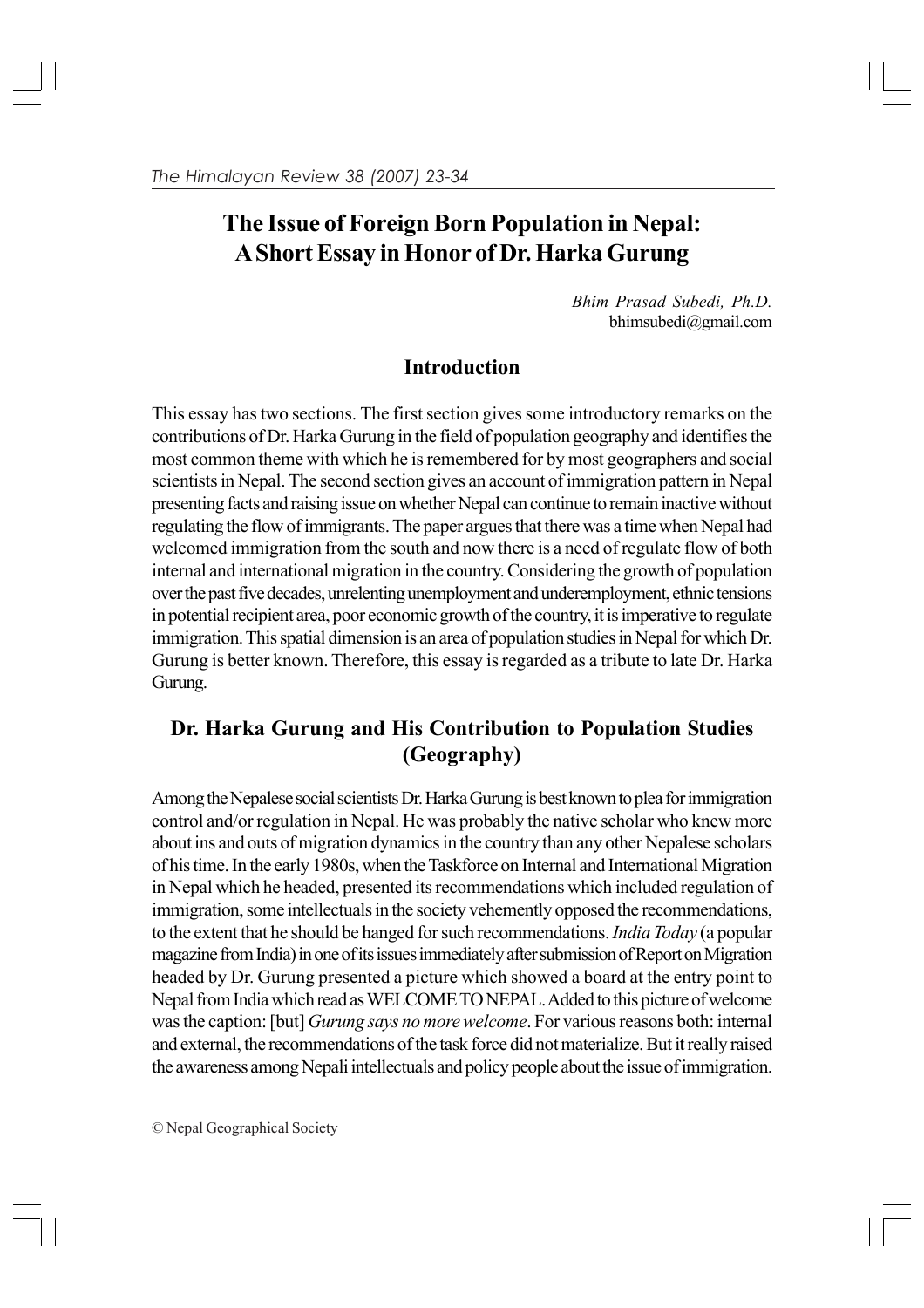With this report the media portrayed him more as a nationalist than anything else, Dr. Gurung was a "true" geographer with depth of knowledge, extent of travel, power of observation and capability of succinct presentation. As such he dedicated his 67 years of mortal life in academics, not an easy career choice for a person of his [Gurung] ethnic background where *lahure* culture (recruitment in British/Indian army) predominate other career goals.

Dr. Gurung, an unparalleled figure of Nepalese geography, lost his life in a helicopter accident in Ghunsa, Taplejung on September 23, 2006. Thus, his journey of life which started at Taranche, Lamjung in January 5, 1939 ended at Ghunsa, Taplejung. As Sharma (2006:1) notes Dr. Gurung in his typical style would have put it *"from the small village of Taranche in Lamjung to Phale [Ghunsa] is a mere 375 km as the crow flies."* With all his writings, roles and responsibilities in various spheres of social and public life e.g., papers in this issue, he demonstrated that he was *much more*. He was not only a distinguished geographer, social scientist, champion of rights of indigenous nationalities but he also elevated the status of geography and geographer in the academia and in the society in Nepal. Dr. Gurung had his distinguished personality and obviously he had different identity for people of different community. As a planner he championed approach of regional development. He was a noted tourism geographer and mountain chronicler. Nevertheless, in his later life he had been portrayed more as champion and defender of indigenous nationalities and minority rights. Likewise, the context of his tragic end together with other world conservationists further re-enforced his personality as one of Asia's finest conservation leaders of the century.

In the field of population studies (geography) his outstanding contributions remain in four main areas namely, *population patterns in general*, *change and distribution*, *migration* and *social demography*. All these titles form classical fields of population geography. His earliest article on population issue was the one presented in the Symposium of International Geographical Congress held in New Delhi in 1968 where he discussed population patterns and processes in Nepal. "Demographic aspect of development" is second notable research article which was presented in a Seminar organized by CEDA and later published as Seminar Paper 2: CEDA Study Series (working paper) in 1971. This paper was later published as a Chapter in *Population and Development in Nepal* (1975). It exemplified the geographical approach stating how population patterns of Nepal relate to development of a country. He also had some other articles about economics of population control (Gurung, 1970a, 1970b). In sum, during late 1960s and 70s, Gurung's article on population paid attention to population patterns, controls and its economics.

His articles on population during early 1980s focused on population distribution in general and change in particular. These themes and methodologies adopted, typically follow what is known as *distributional approach* in population geography in which patterns get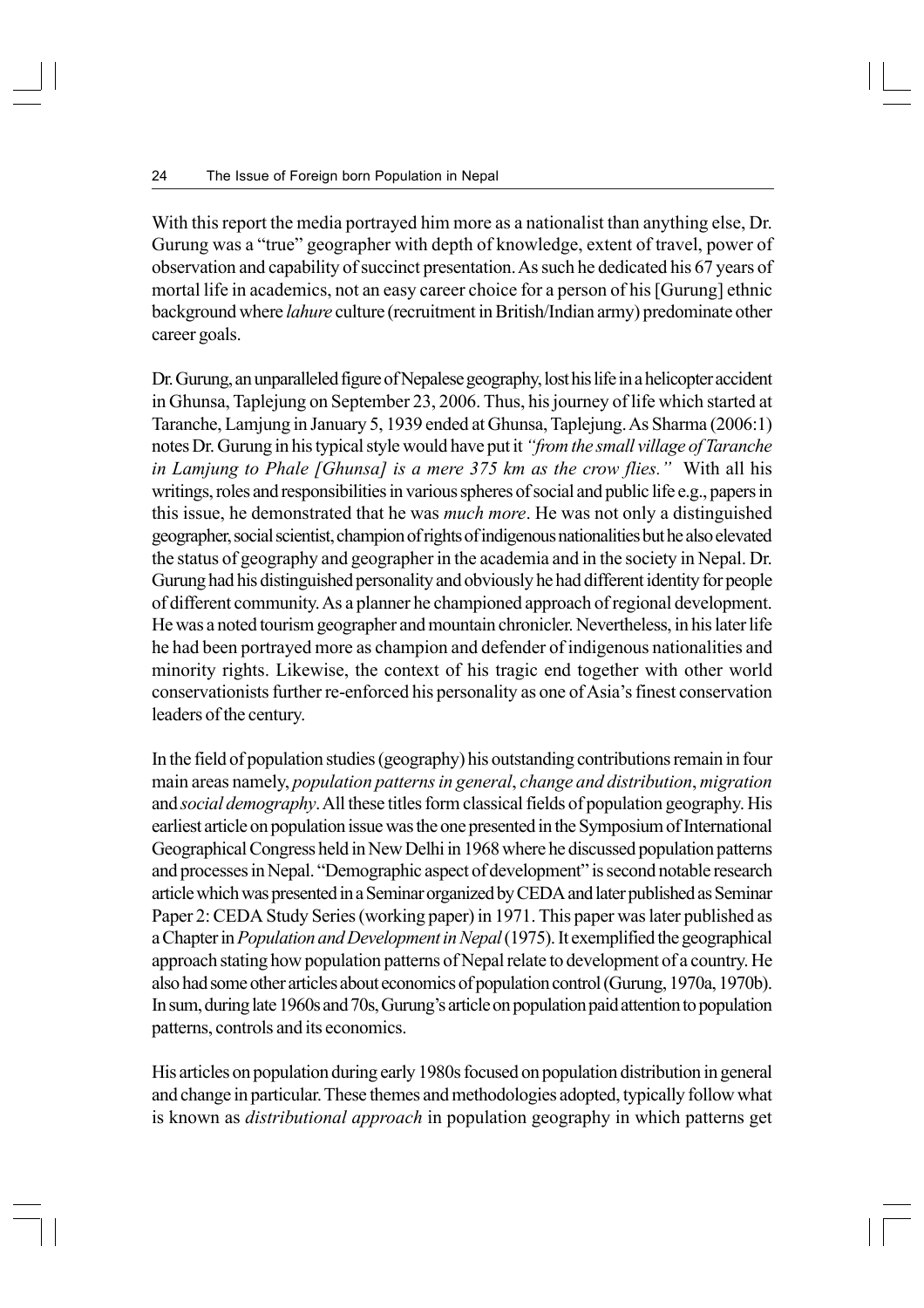prominence over processes, results are based on national census and macro-level surveys and attempts are to present empirical findings rather than *'–isms'* and rigorous theories. "Population Change in Nepal (1971-1981)" primarily deals with the distribution of population as per two censuses and changes taken place over the decades (Gurung, 1984). Changing patterns are discussed at the regional as well as at the district level using data from decennial censuses. In 1987, he presented a seminar paper about global population growth and Nepal where he placed the population growth of Nepal in the wider global context. This seminar was organized to observe world population reach 5 billion mark on July 11, 1987.

The third theme of his research in population geography is migration both internal and international. The theme he pursued and his patriotic stance on citizenship and border control with respect to international migration not only made him popular but also for some a controversial personality. His contribution with respect to Task Force on Internal and International Migration and its 70 recommendations has already been noted in the beginning. Primarily his publications on migration issues present regional patterns and their implications. Whereas, some of them directly deal with policy implications of migrations others are concerned with affecting factors. Moreover, all his papers on migration present in-depth analysis of hill to Tarai migration and policy debate emanating from this to Indo-Nepal relations. Again, his papers were more on presenting empirical findings. His publications namely *Inter-regional Migration in Nepal: Problems and Prospects* (1984) and *Regional Patterns of Migration* (1989) are clear examples of this approach. No doubt, he was one of most widely read person on migration and regional development. He was very articulate on presenting 'issues' in brief and in tables. However, he seems to be little concerned with incorporating ongoing theoretical and conceptual debates of migration and population in his publications.

The fourth theme of Dr. Gurung's prolific writing in population can be stated as social dynamics of population. During later years his writings on population reflected progression from classical pattern oriented population geography towards more of social dynamics of demography. The issues of political demography, social demography including issues of ethnic identity and social inclusion/exclusion form most of his later year essays. They do reflect the true social landscape of Nepal where social inequalities and exclusions based on caste and regions are more common than rare. These are also the areas where social geographers of Nepal have much to contribute.

Considering the four major themes contributed by Dr. Gurung, the following essay attempts to capitalize on one of the themes he engaged in for long and is best remembered for. This is in view that honoring a towering figure through essay on the theme which he carried out throughout his career will do justice to his dedication for the cause.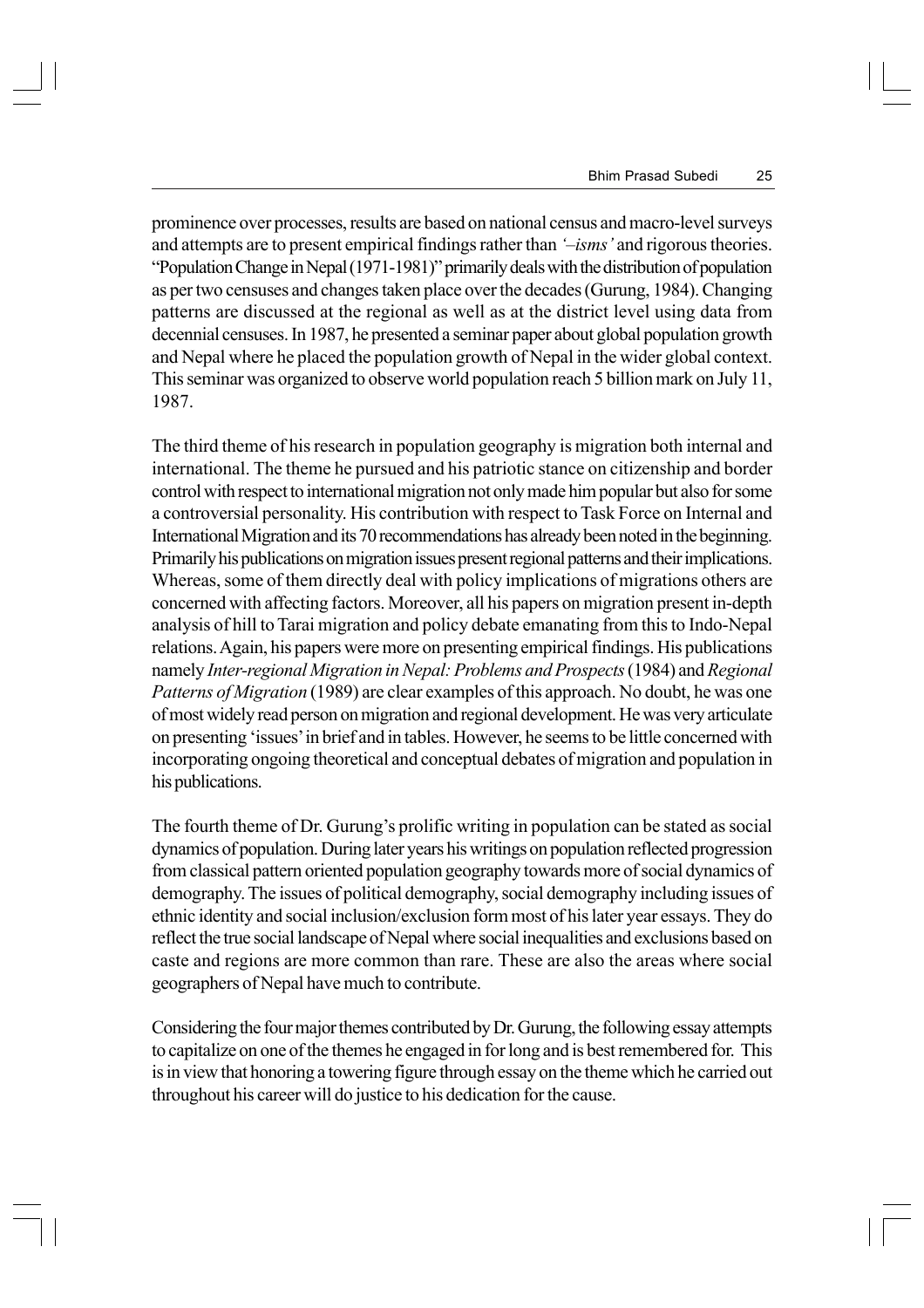## **Foreign-Born Population in Nepal**

#### **The Context**

After Second World War most national governments considered free movement of people as conducive to economic growth of the nations. As a result many countries perceived immigration as helpful element of nation building. Immigration thus was perceived positively by the nation states in the second half of  $20<sup>th</sup>$  century. Nepal is no exception. Notwithstanding the overall world environment of  $20<sup>th</sup>$  century, it has long welcomed immigrants from the South as well as from the North. However, in due course of time, the same immigration has become a great concern in the context of incessant flow from south as result of open border with India. In most situations, immigration brings another nation in the country. Considering Nepal's small size in both, territory and population with respect to its neighbors, many Nepalese perceive this persistent flow as a threat to national stability and security.

Given the historical and cultural linkages, India has remained a major destination of for short-term and seasonal employment for overwhelming majority of Nepalese emigrants (Subedi, 1991, 2005). Therefore, Indo-Nepal migration as any other international migrations involves two components: immigration i.e., entry of Indian aliens in the country and emigration i.e., out-migration of Nepalese citizens to India. Of the two components, this paper reviews the immigration pattern only. It is to be noted that the unrecorded movement of Indians and Nepalese across Indo-Nepal border and the role of remittance in the economy as a major source (See, Seddon, Adhikari and Gurung 1999) mean that the implications of the shortterm and circular movement (international) are far reaching.

#### **Data and Methods**

The analysis in this paper is based on data available from census documents. In Nepal, for lack of periodic surveys on migration, decennial population censuses are the main sources of data on immigration. To date, six decennial censuses of international standards have been conducted in the country. The 1952/54 census is generally noted as the first 'scientific' census of population although for lack of single year reference in this census some consider Population Census 1961 as the first scientific census in Nepal. The Population Census 1961 for the first time reported data on foreign born population and foreign citizens (nationals) in the country. All subsequent population censuses continued to report this information. Thus, two sets of data: foreign-born population and citizenship of the individual have been the main data source utilized in this paper. Form 1 Q.N 9 of National Population Census 2001 puts the question as *what is ……citizenship* (*citizenship as to the country must be circled and specified for others*). The options provided in the question include Nepali, Indian, Chinese and other. This form is called short-form and was used for complete, 100 per cent enumeration.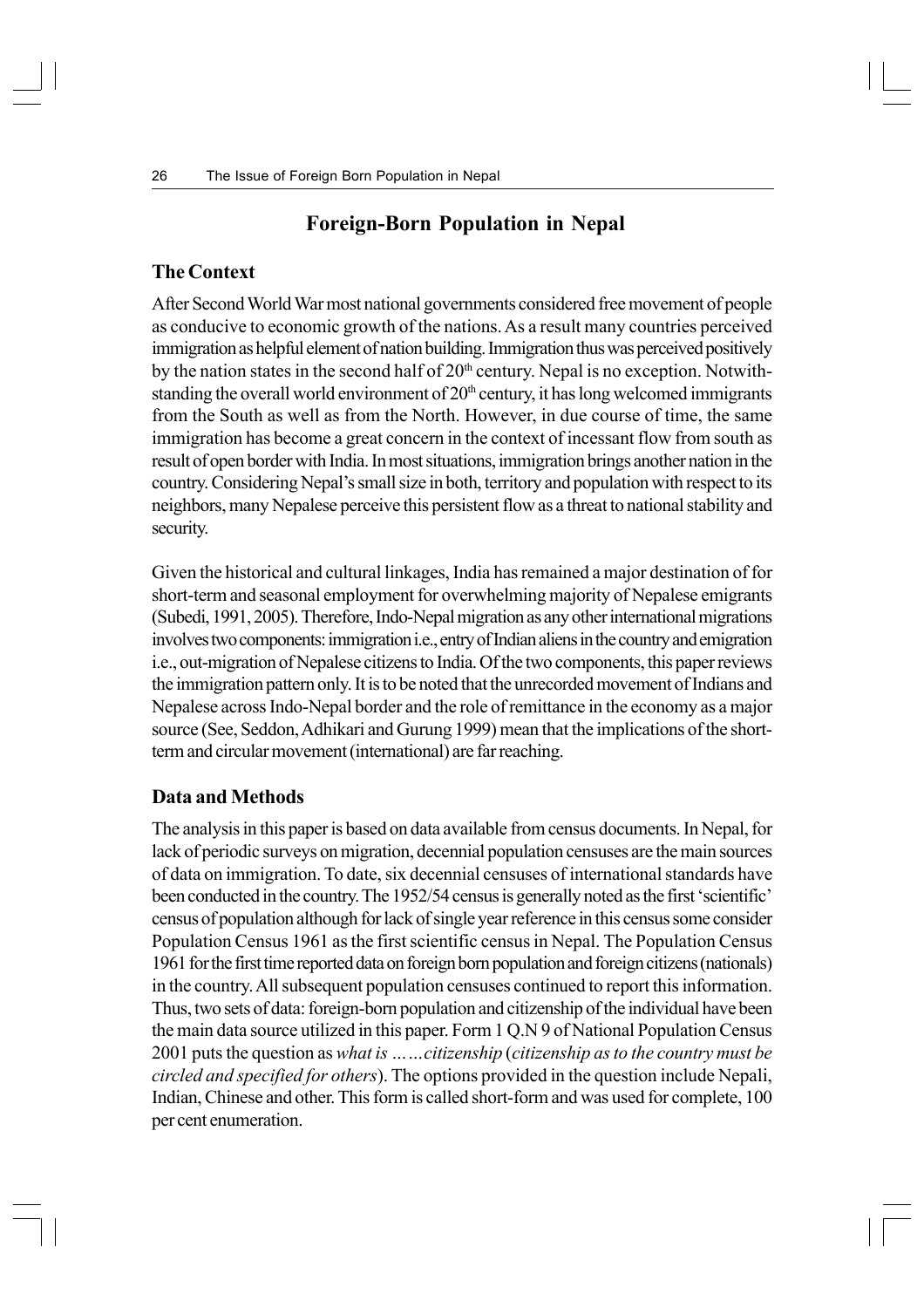The other set of data on immigration comes from Form 2: Q.N. 4 which puts the question *as what is … … place of birth (code must be circled, if the place of birth other district or other country the name must be specified)?* This form was administered on a sample basis i.e., one in every eighth housing unit in each enumeration area (EA). For making estimations the census administration used ratio estimation method. This paper utilizes both the foreign born population and foreign citizens recorded in the country at the time of census enumeration. The Census Bureau assumes that "the sample estimates are generally consistent with 100 percent counts and the estimates have small sampling errors."(CBS, 2002). The quality of data is as good as the overall quality of census itself and that generalization down to the district level are generally considered as accurate.

#### **Welcoming Foreign Citizens: Immigration Trends and Patterns**

The history of immigration in Nepal dates back to its early settlement and the process of state formation. Nepal's historical and cultural linkages with India and China and the caste and ethnic diversity across various ecological zones in the contemporary Nepal are lucid examples immigration into Nepal. Despite the presence of China and India both being population giants of the world and with whom Nepal shares its border, the Indians remain foremost immigrant group in Nepal due to open border with India and the free flow of citizens.

## **The Trends**

Population Census 1961 recorded a total of 337,620 foreign born population and this constituted 3.6 percent of the total population of the country. Over the past four decades, the census data have portrayed erratic trend on the volume of foreign born population. Between 1961 and 2001, however, an overall increase of 80 percent is evident (Table 1). Data on foreign citizens in Nepal during the same time demonstrate a similar pattern. Nonetheless, the number is far lower than the number of foreign born population. The latest census recorded the proportion of foreign citizens in the country to be only 0.6 percent of total population.

| year | Census Foreign born<br>population | Foreign born<br>as % of total | Foreign citizens<br>in Nepal | Foreign citizenas<br>% of total | Total<br>population     |
|------|-----------------------------------|-------------------------------|------------------------------|---------------------------------|-------------------------|
| 1961 | 337,620                           | 3.59                          | 110,061                      | 1.17                            | 9,412,996               |
| 1971 | 337,448                           | 2.92                          | 136,477                      | 1.18                            | 11,555,983              |
| 1981 | 234,039                           | 1.56                          | 483,019                      | 3.21                            | $\overline{15,022,839}$ |
| 1991 | 439,488                           | 2.38                          | 90,427                       | 0.49                            | 18,491,097              |
| 2001 | 608,093                           | 2.67                          | 116,571                      | 0.59                            | $\overline{22,736,934}$ |

Table 1. Foreign Born Population in Nepal

*Source:* Respective Population Censuses.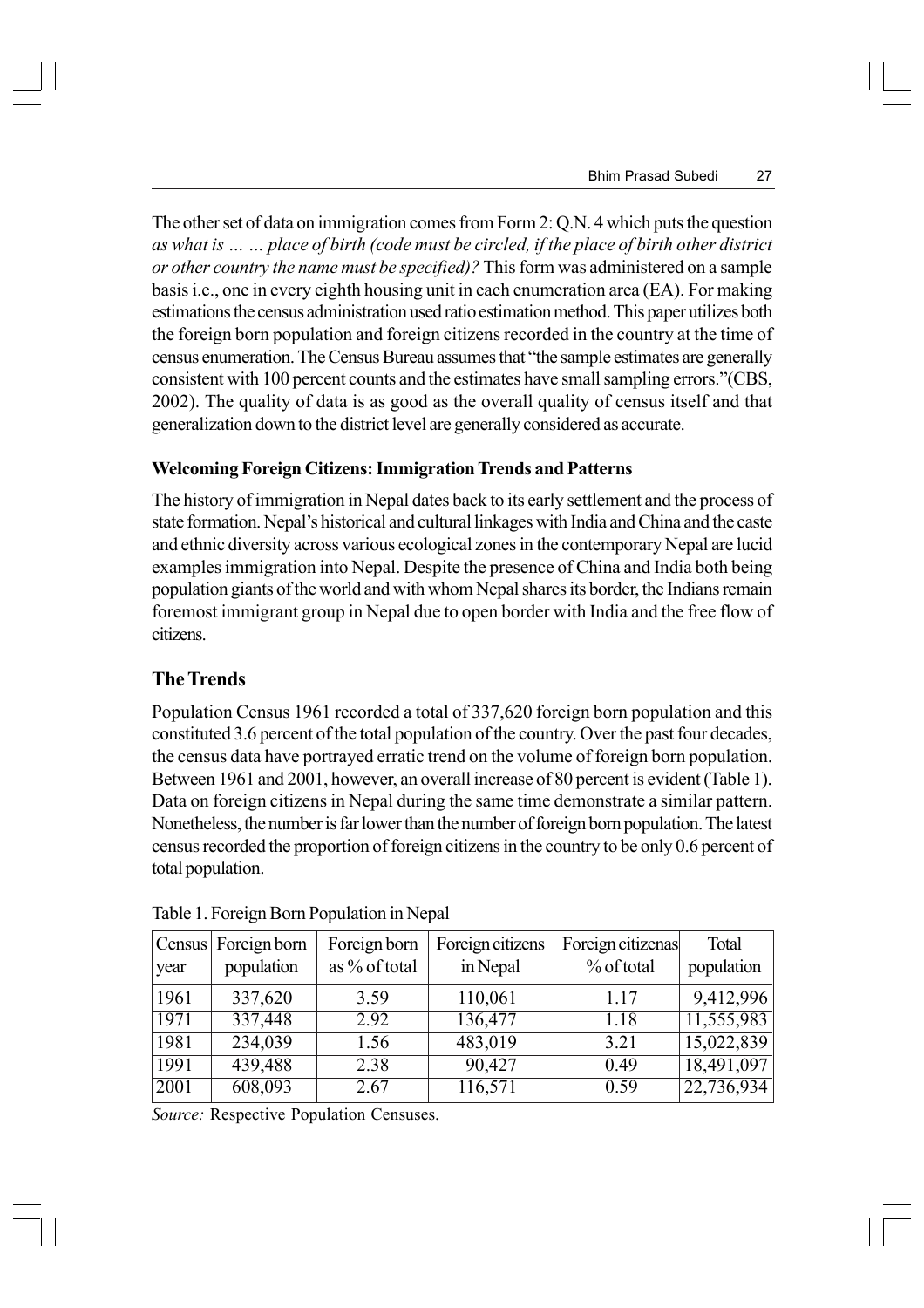Between 1991 and 2001 the number of foreign born population in the country increased by 38.4 percent. This translates into an addition of 168,605 persons over the inter-censal period. Even the proportional share of foreign born population in the total national population has increased although by a small percentage point i.e., from 2.38 to 2.67 percent. It is to be noted that this increase has taken place in a situation where the nation's total population has increased by 2.25 percent per annum during same period.

Whereas the country suffers from high rate of natural increase amidst stagnant economy, an increase in foreign born population from 234,039 (1981) to 608,093 (2001) is noticeable. This figure suggests an increase of immigrants by more than 2.5 times over two decades and thus a concern for state especially while planning for social provisions. On the other hand, their competition for job and employment with native born population cannot be overlooked. More importantly, this increase has taken place in a situation where there has been a large increase in labor migration from the country to South Asia and Gulf countries in recent years (Subedi, 2005).

## **The Pattern**

While the presence of sizeable number of foreign-born population in the country is itself an important aspect, its geographic or spatial concentration is equally important. The implications of immigrant concentration in a particular location are quite obvious as compared to their dispersal throughout the country. The records of Population Census 2001 suggests that an overwhelming majority i.e., more than 84 percent of foreign born population is recorded in Tarai and they are mostly of Indian origin. Even within Tarai there is concentration in the central Tarai. The Eastern and Western Tarai follow this. (Table 2). The proportion of immigrants living in the Mountain region is minimal (less than one percent). Given the proximity to China especially with Tibet Autonomous Region, it is likely that most of the foreign born population living in the Mountain region is of Chinese origin. Of the total foreign-born population living in the country 15 percent is recorded in the Hills. Within the hills their concentration has been largely in the Central hills and it is followed by Western hills. The location of capital city in the Central hill has much to do with large presence of foreign born population in this sub-region.

The Population Census 2001 recorded 608,093 foreign born population in the country. Among them 96 percent (583,599) was India born. Those born in China constituted 0.21 percent and that of Bhutan 0.40 percent. Likewise, those born in European and Non-Asian countries constituted only 0.41 percent. The remaining proportion was from other Asian countries.

The number of foreign citizens in a country is another indication of immigration in the particular country. Census 2001 recorded a total of 116,571 foreign citizens in Nepal (Table 3). Compared with records of ten years ago) this figure is an increase by 28.9 percent. For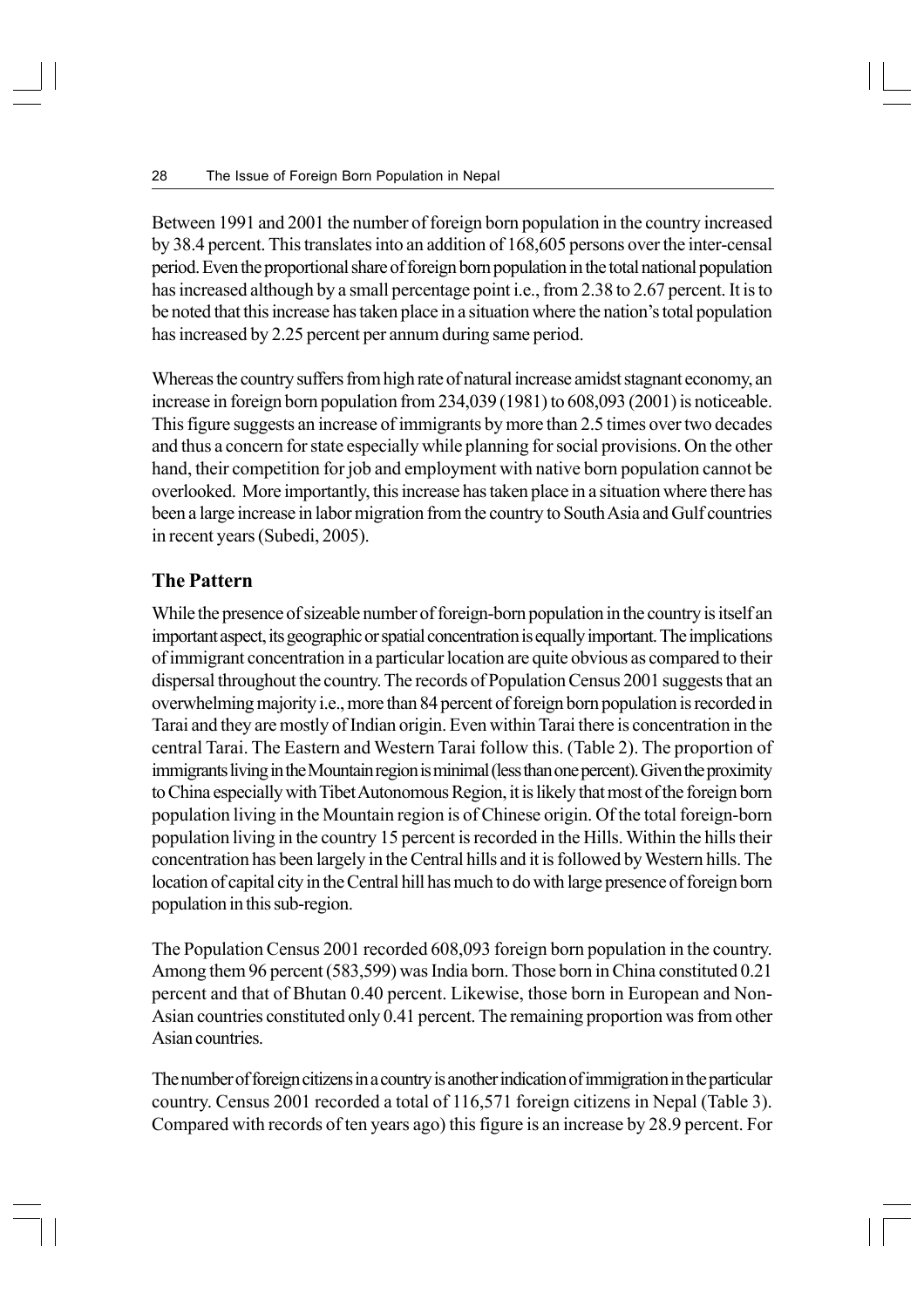example, the Population Census 1991 recorded a total of 90,427 as foreign citizens in the country then. Among those recorded in 2001 nearly nine out of 10 is Indian. This is due to multiple factors ranging from proximity to culture to state policies. As Subedi (1991) noted applying Myron Weiner's framework, immigration in Nepal has been shaped by at least four clusters of variables namely differential, spatial, affinity and access variables. In other words, the large scale movements of people across the borders in general in Nepal and immigration in particular are induced by high differentials, small distance, close affinity (culture, religion, language, kinship) and unrestricted rules of entry and exit.

|                        |             | Foreign-born population |         |
|------------------------|-------------|-------------------------|---------|
| Regions<br>Sub-regions |             | Number                  | Percent |
|                        | Eastern     | 1571                    | 0.3     |
|                        | Central     | 1099                    | 0.2     |
| Mountain               | Western     | 63                      | 0.0     |
|                        | Mid-Western | 41                      | 0.0     |
|                        | Far-Western | 1541                    | 0.3     |
|                        | Total       | 4315                    | 0.7     |
|                        | Eastern     | 11316                   | 1.9     |
|                        | Central     | 42235                   | 6.9     |
|                        | Western     | 28705                   | 4.7     |
| Hill                   | Mid-Western | 4857                    | 0.8     |
|                        | Far-Western | 3630                    | 0.6     |
|                        | Total       | 90743                   | 14.9    |
|                        | Eastern     | 142281                  | 23.4    |
|                        | Central     | 201181                  | 33.1    |
|                        | Western     | 107952                  | 17.8    |
| Tarai                  | Mid-Western | 38973                   | 6.4     |
|                        | Far-Western | 22648                   | 3.7     |
|                        | Total       | 513035                  | 84.4    |
| <b>NEPAL</b>           |             | 608,093                 | 100     |

Table 2. Regional Concentration of Foreign Born Population in Nepal, 2001

*Source:* Population Census 2001.

Foreign citizens from other countries comprise only 12 percent. The other countries with sizeable proportion of their citizens in Nepal include Bhutan, Pakistan, and China. Foreign citizens from rest of the individual countries constitute less than one percent. In total, setting aside Asian countries listed above, 3.5 percent foreign citizens belong to other Asian countries (Table 3).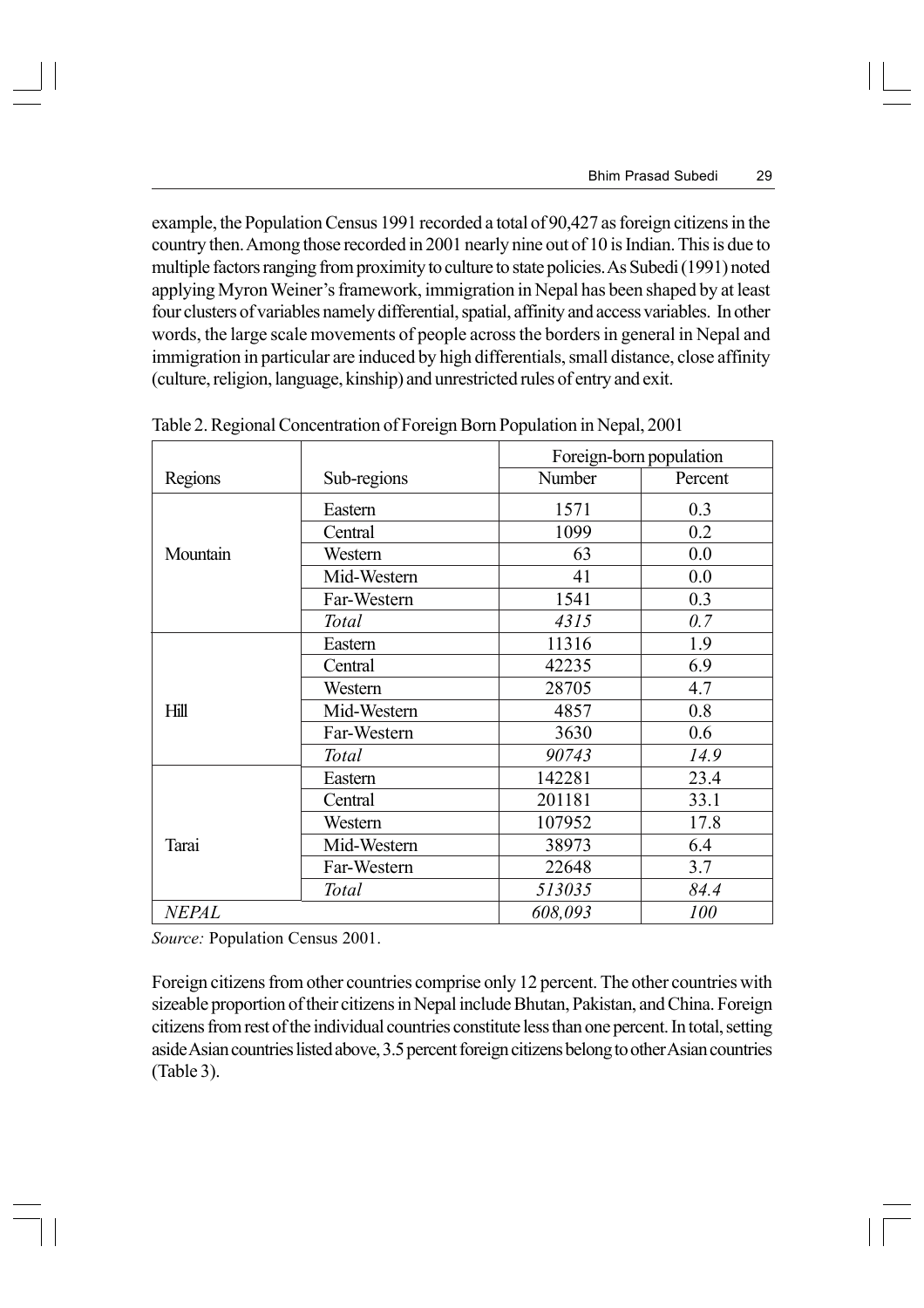| Country of citizenship | Total number | Percent |
|------------------------|--------------|---------|
| India                  | 102,468      | 87.9    |
| China                  | 1344         | 1.2     |
| Pakistan               | 2628         | 2.3     |
| <b>Bhutan</b>          | 3827         | 3.3     |
| <b>Bangladesh</b>      | 79           | 0.1     |
| Sri Lanka              | 89           | 0.1     |
| <b>Maldives</b>        | 77           | 0.1     |
| Other Asian countries  | 3777         | 3.2     |
| European countries     | 708          | 0.6     |
| North America          | 626          | 0.5     |
| Australia/NZ           | 307          | 0.3     |
| Other countries        | 641          | 0.5     |
| Total                  | 116,571      | 100     |

Table 3. Foreign Citizens in Nepal, 2001

*Source:* Population Census, 2001.

### **Regional Dimension**

Since Indian citizens constitute nine out of 10 foreign citizens in Nepal, it is desirable to analyze their regional concentration and change over time. In 1991, a total of 68,457 Indian citizens were recorded. This number reached 102,468 in 2001. This shows a net addition of 34,011 or increase by 49.7 percent (Table 4). Most noticeable increase is evident in three sub-regions: central hill, central tarai and eastern tarai. Of all the subregions, highest increase is observed in the central hill and the increase is by 149 percent. Similarly, central tarai recorded an increase by 81 percent and eastern tarai by 45 percent. In terms of three ecological zones, hill recorded the highest increase. On the contrary it is only the mountain that recorded negative change. But the number recorded in this region is so small i.e., less than 0.4 percent, that its impact in the total change is negligible.

The numbers obtained from population censuses especially about international migration are on the lower side. It is generally believed that the actual figures are several times higher than what has been reported in the censuses. This is notwithstanding the underreporting of five percent or more in two latest censuses (see, Joshi, 2003). However, despite under enumeration and low number, the trends and patterns of international migration as demonstrated by census figures remain valid.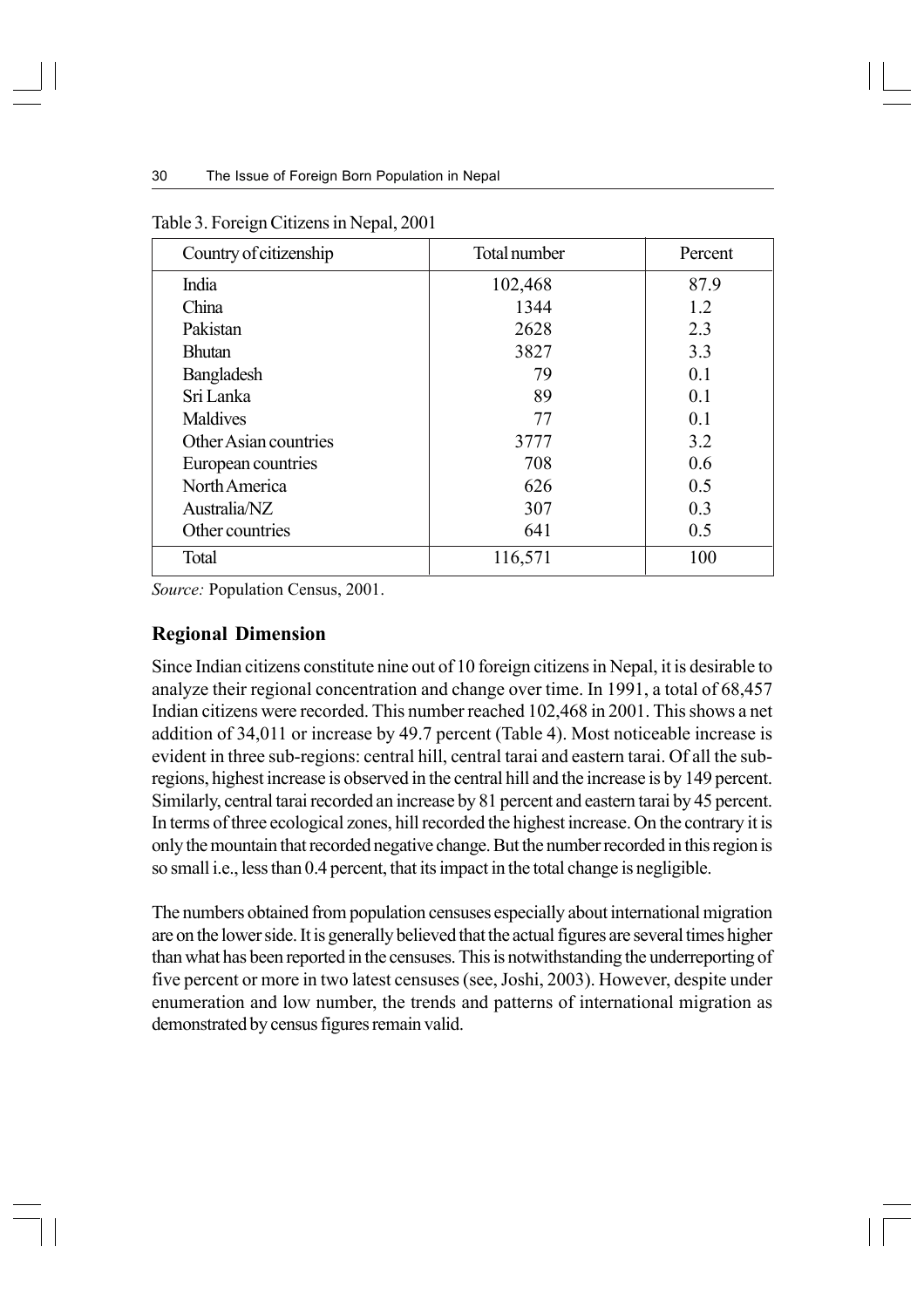| Regions      |                  | Total  |         | Change   |         |
|--------------|------------------|--------|---------|----------|---------|
|              |                  | 1991   | 2001    | Number   | Percent |
|              | Eastern          | 162    | 83      | $-79$    | $-48.8$ |
|              | Central          | 298    | 96      | $-202$   | $-67.8$ |
| Mountain     | Western          | 44     | 17      | $-27$    | $-61.4$ |
|              | Mid-Western      | 170    | 15      | $-155$   | $-91.2$ |
|              | Far-Western      | 134    | 190     | 56       | 41.8    |
|              | Total (Mountain) | 808    | 401     | $-407$   | $-50.4$ |
|              | Eastern          | 1,686  | 1,308   | $-378$   | $-22.4$ |
|              | Central          | 8,610  | 21,412  | 12,802   | 148.7   |
| Hill         | Western          | 2,593  | 3,600   | 1,007    | 38.8    |
|              | Mid-Western      | 743    | 255     | $-488$   | $-65.7$ |
|              | Far-Western      | 453    | 291     | $-162$   | $-35.8$ |
|              | Total (Hill)     | 14,085 | 26,866  | 12,781   | 90.7    |
|              | Eastern          | 20,265 | 29,402  | 9,137    | 45.1    |
|              | Central          | 15,511 | 28,089  | 12,578   | 81.1    |
|              | Western          | 6,226  | 7,475   | 1,249    | 20.1    |
| Tarai        | Mid-Western      | 5,403  | 5,820   | 417      | 7.7     |
|              | Far-Western      | 6,159  | 4,415   | $-1,744$ | $-28.3$ |
|              | Total (Tarai)    | 53,564 | 75,201  | 21,637   | 40.4    |
| <b>NEPAL</b> |                  | 68,457 | 102,468 | 34,011   | 49.7    |

Table 4. Regional Distribution of Indian Citizens in Nepal, 1991 and 2001

*Source:* Population Census 1991, 2001.

## **Conclusion**

The cultural practices of Asian societies especially the South Asian, promoted population growth from historical times and the best blessings one could get from parents and seniors during festivals and rituals was 'be fruitful and multiply' or let your off-springs capitalize the ecumene in this earth." But time has changed. In Nepal we have promoted population growth in Nepal for centuries. As the world is moving fast to stabilize population growth, we have already started intervention on the natural course of population. With fertility down to TFR of 3.1 births and infant mortality of 48 deaths per 1,000 live births (NDHS 2006) plus improved level of education and public health situation the ultimate demographic question in Nepal is one of migration especially international migration.

In the words of Lamm (1997:114) *"a world that has always promoted population growth is now moving fast to stabilize that growth. Both at a world level and at a regional level, people are thinking the unthinkable, questioning the unquestionable, and reforming the unalterable.*" These statements in general and the second part in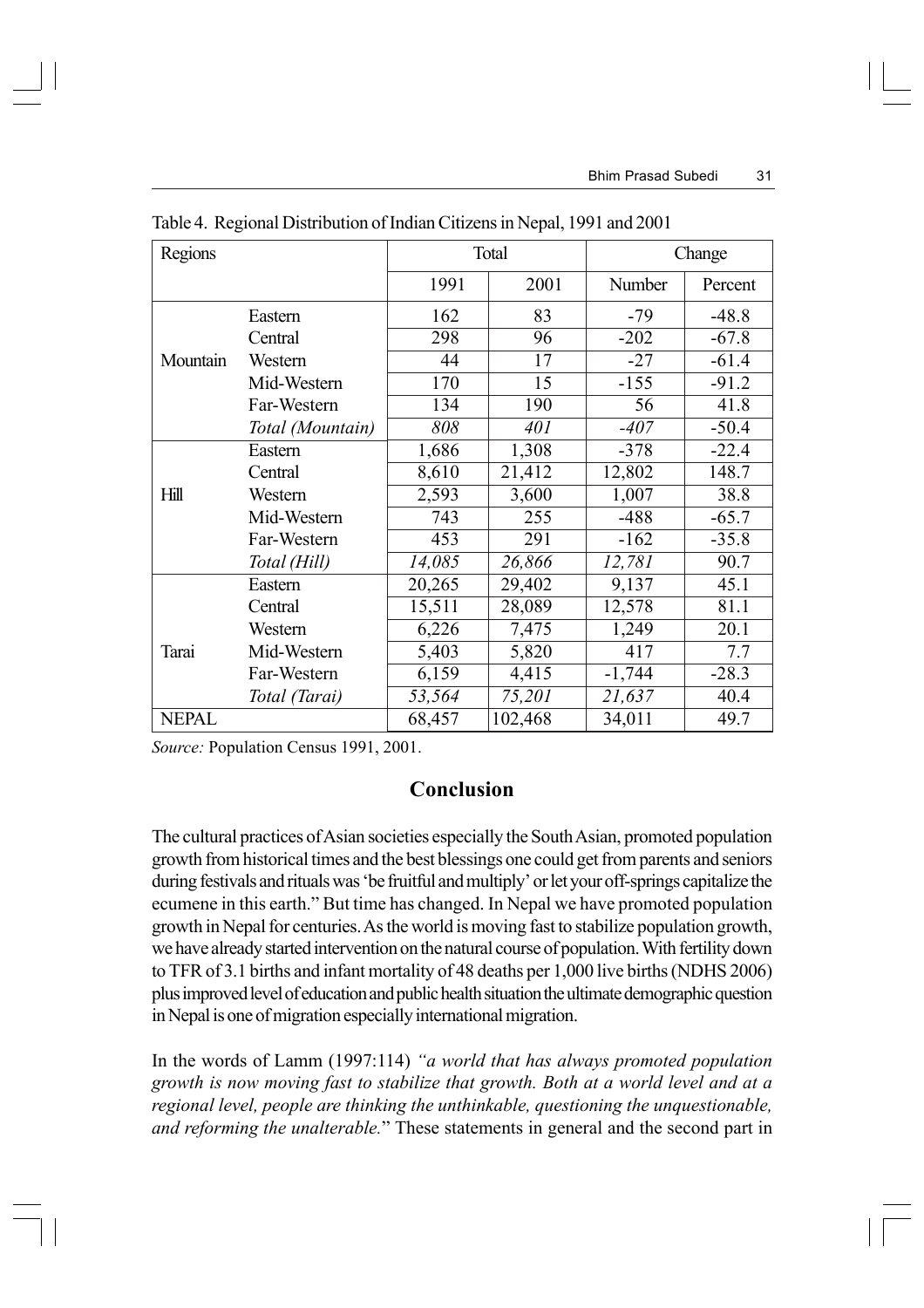particular aptly apply to contemporary Nepal. Nepal government no longer promotes population growth and its population policies since 1970s exemplify this. Nepalese social landscape has been changing to the extent that couples have relegated inherent meanings of blessings of the past about off-springs and are now emphasizing a few but the quality.

Obviously, Nepal welcomed immigrants from south from historical times and that immigrants have been accommodated in the local and national economy so far. But time has changed and Nepal's internal condition has also changed much. We did not have refugee problem when Gurung et al. (1983) recommended control of immigration from south. But now we have more than 107,000 Bhutanese refugees living in the Eastern Tarai, a sub-region with second largest concentration immigrants. The national population dynamics implies similar scenario. A rough estimate based on inter-censal growth of population suggests that between 1991 and 2001 Nepal had a net annual addition of 466,033 people in the country. Every month 38,836 people are added and of this, 21,503 are added in the Tarai, 15,251 in the hills and 2,082 in the mountain. Over the decade there has been an average net addition of 1294 people per day. Of this 55.4 percent (717) is likely to be added in Tarai, 508 in the hill and the rest in the mountain. Time has changed.

Ethnic sentiments in Tarai has been high and the social divisions such as *pahadi* (hill persons) vs *madhesi* (plain person) and that arguments such as Tarai belongs to *madhesi* (only?) is becoming political slogan of many local organizations. In recent months, Tarai has been the most troubled location of the country and that criminal activities have gone up taking advantage of political instability (See for example, *Himal* 30 May-14 June, 2007). Demands for Tarai as a separate state has taken lives of tens of people over the past 10 months and among them seven are civil servants on duty (see for example, *Kantipur* Daily, July 19 2007). Open border is often perceived as one of the facilitators so as to fuelling instability and criminality.

Putting all these threads together in the context of spatial concentration of immigrants, changing scenario of the country, nation's unemployment and under-employment (four percent unemployment and one-quarter of labor force working 1-19 hours only as per NLSS 2003/04) plus 2.25 percent per annum growth rate, any Nepali is bound to think the unthinkable and question the unquestionable and ask a question how long can we accommodate immigrants. And how do we regulate immigrant flow from India especially when 77.3 percent Nepalese absentee population according to Population Census 2001 is also destined to India (589,050 out of 762,181) and approximately 77 percent internal migrants in Nepal have made Tarai as their destination. It is not an easy premise to control the flow. The stakes are high but unrestricted rules of entry and exit especially during times of instability in the country is not in the benefit of both the countries. In this context, Report of a Commission headed by Dr. Harka Gurung as early as in 1983 stated a strategy of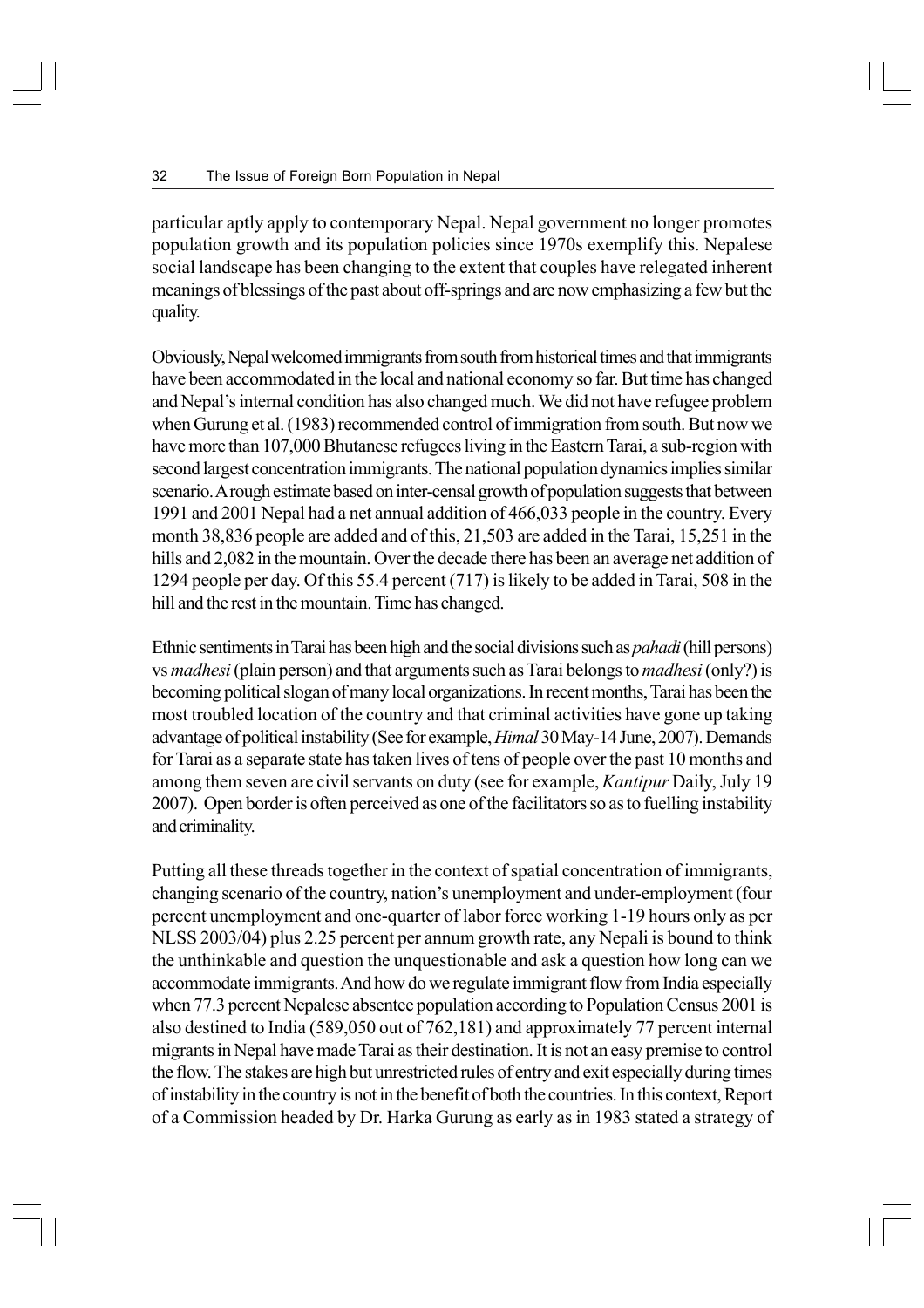regulating movements across Indo-Nepal border should be pursued (Gurung et al., 1983) bears further relevance.

Regulating immigration in the context of socio-cultural similarity between India and Nepal and centuries of unrestricted rules of entry and exit between the two countries is not easy. It is likely to be painful in the beginning given the all time accommodation of immigrants in the country but time has changed and even the immigrants may have their preferences changed. In respect of sovereignty of states, however, it is not impossible if governments of both the countries have political will plus mutual respect to the problems of each other. In the long run it pays off and strengthens the feeling of national identity and sovereignty among citizens of both countries. To reiterate an author (Lamm, 1997:114) who in referring to Rocky Mountain situation the US stated but appears equally applicable in the context of Nepal "*as conditions change, so should our policy change. It is time to close down the age of immigration. It is time to control our demography."*

### **References**

- CBS., 2002. *Population Census 2001( National Report)*. Kathmandu: Central Bureau of Statistics (CBS.), HMG.
- Gurung, H., et al., 1983. *Nepalma antarik tatha antatrastriys basai-sarai, mool prativedan* (Internal and International Migration in Nepal, Main Report). Kathmandu: National Commission on Population.
- *Himal* (Fortnightly), 30 May- 14 June 2007, 17(.4). Lalitpur; Himal Media Pvt.Ltd.
- Joshi, P.L., 2003. The quality of census data: an evaluation. In CBS (ed), *Population Monograph of Nepal.* Vol. II. Kathmandu: CBS., HMG: 169-187.
- *Kantipur* (Nepali National Daily), July 19, 2007 (Vol.15:151). Kathmandu: Kantipur Publications.
- Lamm, Richard D., 1997. The West: Asking heretical questions. *International Journal of Environment and Pollution,* 7 (1):111-115.
- Seddon, D., Gurung G. and Adhikari J. 1998. Foreign labor migration and the remittance economy of Nepal*. Himalayan Research Bulletin*. 18 (2): 3-11.
- Sharma, Pitamber 2006. Remembering Harka Gurung, *Habitat Himalaya.* Kathmandu: A Resources Himalaya Foundation Factfile, 13(1).
- Subedi, Bhim P., 2005. Neparu kara no kokusai rodo ido: atarashii patan to doko (International migration from Nepal: emerging patterns and trends), In Yoshitaka Ishikawa (ed.), *Ajia Taiheiyo Chiiki No Jjinkoido* (Migration in Asian & Pacific Region).Tokyo: Akashi-shoten: 273-297 (translated into Japanese by Keisuke Takamaya and Yoshitaka Ishikawa).
- —–1991. International migration in Nepal: Towards an analytical framework. *Contributions to Nepalese Studies.* 18 (1): 83-102.